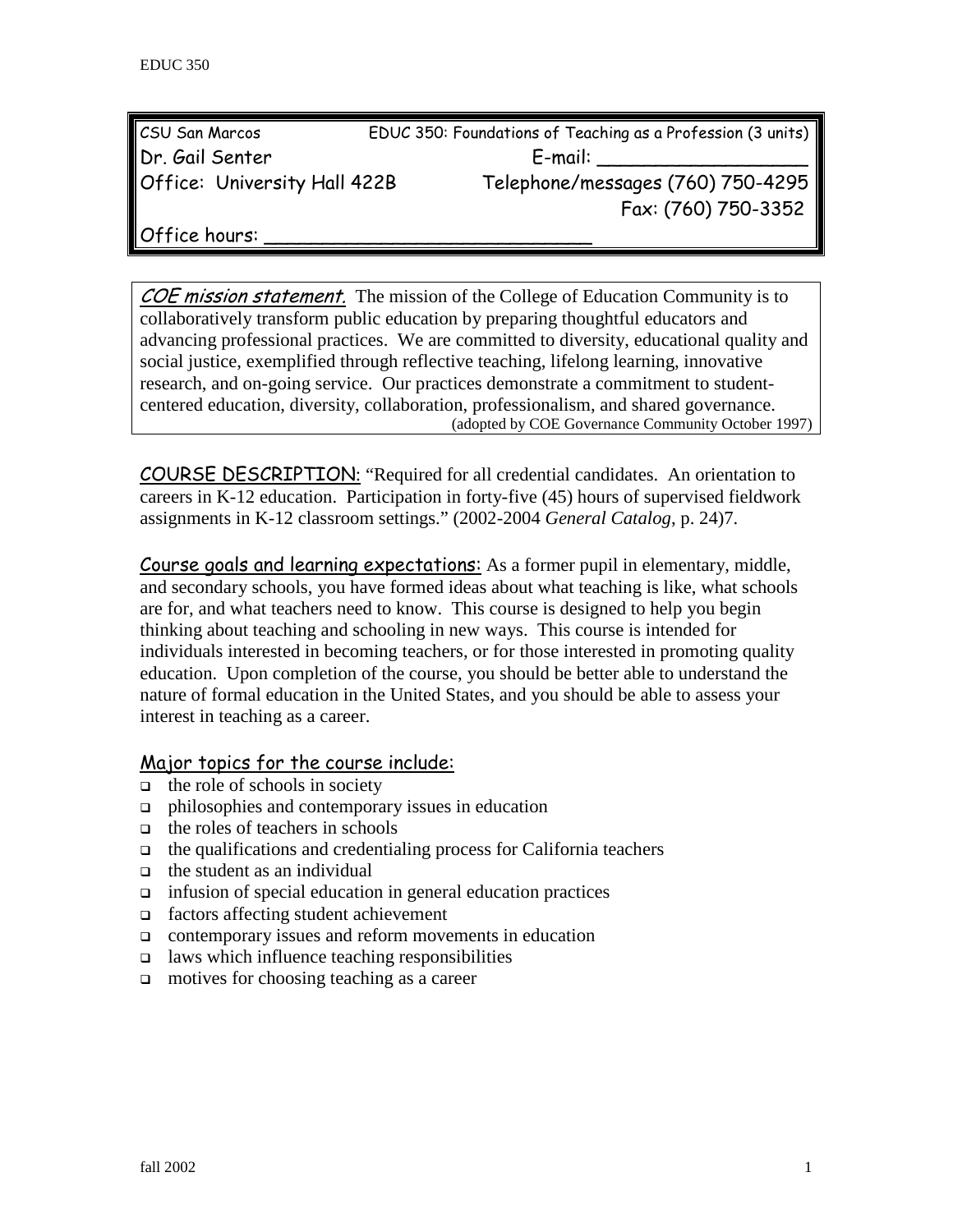## REQUIRED TEXTS:

- Armstrong D.G., Henson, K.T., and Savage, T.V. (2001). *Teaching Today.* Merrill Prentice Hall.
- Villa, Richard A. and Thousand, Jacqueline S. (1995). *Creating an Inclusive School.* Alexandria, VA: Association for Supervision and Curriculum Development. (Chapters 1, 2, 3, p. 125-135 and 162-167)
- Essay handout: Thousand, J. "Laws Related to Special Education that Affect Teachers"
- Avi. (1991). *Nothing But the truth*. Avon Books.
- Senter**.** (1999). *Custom-printed course materials*

One of the following CDE documents and a selected trade book:

- **California Department of Education.** *Elementary makes the grade*; *Caught in the middle* (1987); *or Second to none* (19\_\_). Sacramento, CA.
- **Trade book for book presentation** (refer to custom-printed course materials for book annotations). Book assignments will be confirmed the second class session.

# EXPECTATIONS AND PROFESSIONALISM

Authorization to teach English learners. This credential program has been specifically designed to prepare teachers for the diversity of languages often encountered in California public school classrooms. The authorization to teach English learners is met through the infusion of content and experiences within the credential program, as well as additional coursework. Students successfully completing this program receive a credential with authorization to teach English learners.

(Approved by CCTC in SB 2042 Program Standards, August 02)

Students with disabilities requiring reasonable accommodations. Students are approved for services through the Disabled Student Services Office (DSS). This office is located in Craven Hall 5205, and can be contacted by phone at (760) 750-4905 or TTY (760) 750-4909. Students authorized by DSS to receive special accommodations should meet with their instructor during office hours or, in order to ensure confidentiality, in a more private setting.

\* \* \* \* \* \* \* \* \* \* \* \*

Teacher education is a professional preparation program, and students are expected to adhere to standards of dependability, confidentiality, academic honesty, and writing achievement.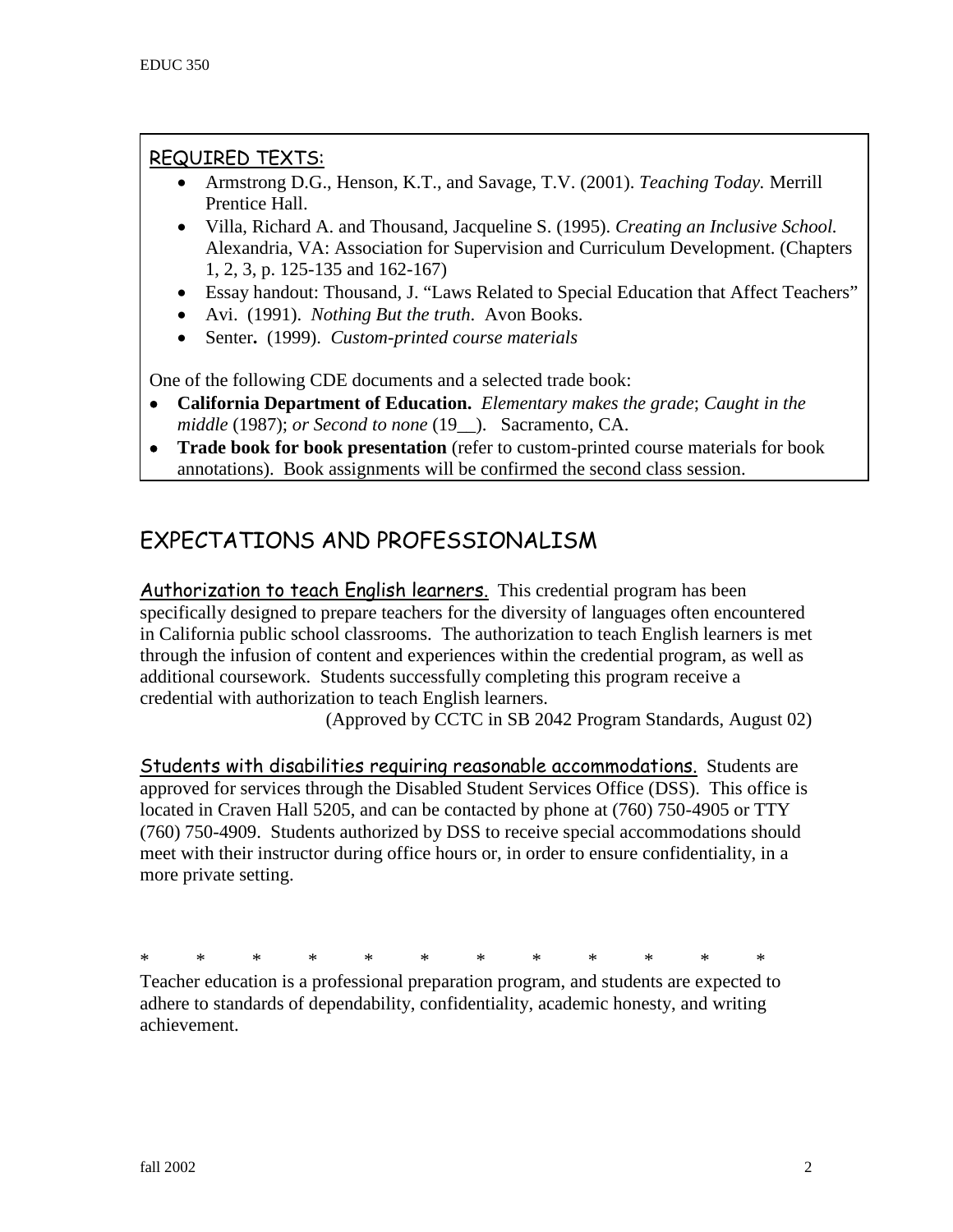Regarding attendance: Due to the dynamic and interactive nature of courses in the COE, all students are expected to attend all classes and participate actively. Absences and late arrivals/early departures will affect the final grade. COE policy states: "At a minimum, students must attend more than 80% of class time, or *s/he may not receive a passing grade for the course* at the discretion of the instructor." *(COE policy adopted 1997)*  Given the weekend format for this course, "class session" will equate loosely to 2-3/4 hours. If you miss two class sessions or are late (or leave early) for more than three sessions, you cannot receive a grade of A. If you miss three class sessions, your highest possible grade is a  $C_{\tau}$ . A minimum grade of  $C_{\tau}$  is required in EDUC 350 to qualify as prerequisite for admission to the CSUSM teacher credential program. If extenuating circumstances occur, please contact the instructor as soon as possible. Attendance will be recorded by the instructor on nametags distributed at the beginning and collected at the end of every class meeting.

Punctuality. Please be on time to class and return promptly from breaks, ready to work.

Dependability. Come to class prepared to discuss readings and to participate actively in discussions. When involved in group projects, share your resources and accept responsibility and accountability for the final outcome by fulfilling your obligations.

Collaboration. Work together in a supportive and mutually beneficial way.

Regarding cell phones and pagers. Please turn off phones and pagers or set to vibration before entering the classroom.

Regarding assignments. Because it is important for teachers to be able to effectively communicate their ideas to students, parents, colleagues, and administrators, writing that is original, clear, and error-free is a priority for the College of Education. Students are responsible for all assignments, and it is expected that work will be turned in on time. Dates for presentations and written assignments appear on the tentative course calendar in the course materials. Absences do not affect due dates. Additionally, keep personal copies of all written work.

Please be prompt with your work. The highest score late work will earn is  $B^+$ , and may be returned without comment/critique. (Scores will be given on a sliding scale over a maximum two-week acceptance period, and will not be accepted after that period.) *\*\*A minimum grade of C+ in this course is allowable; however, CSUSM College of Education requires that students maintain a minimum average of B- for the entire program.*

Regarding Below Standard Work. Students who earn a grade lower than  $B$ - on a paper may be invited to rewrite it, with prior approval from the instructor. (I will make a note on your original work. Rewrites are limited to one assignment per student. The rewrite, along with the original work, will be due one week after the original paper is returned to the student. *Note:* Both grades will be averaged; consequently, reworked papers will not be eligible for an  $\boldsymbol{A}$  grade.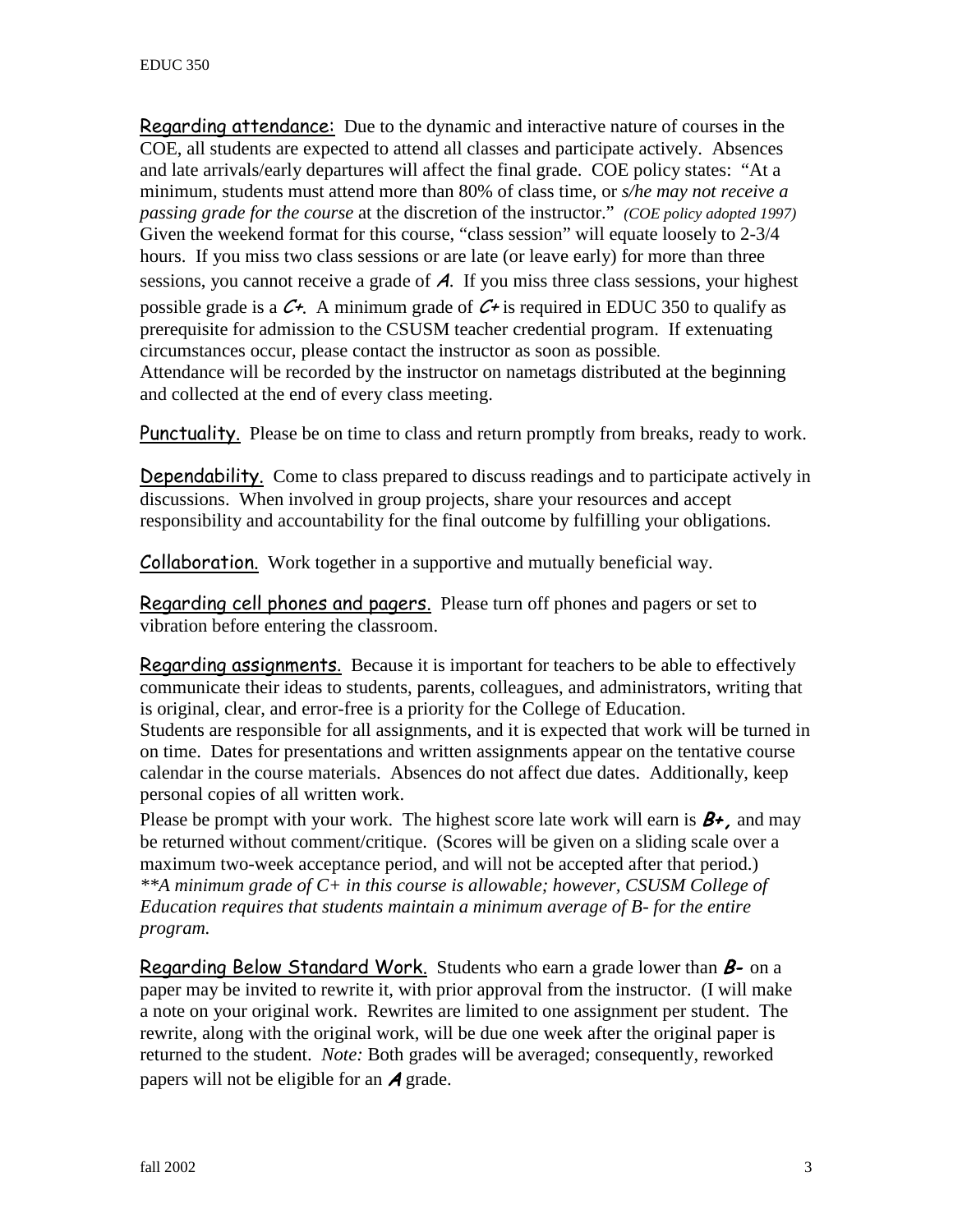#### General expectations for written assignments:

You may use the services of the Writing Center to assist you in producing graduate-level papers. In general, the following expectations apply to all written assignments:

- content quality and clarity: depth and breadth, reflection and insights, scholarly discussion
- writing quality and clarity, including mechanics, spelling, grammar, appropriate language. (Continued errors, as well as sexist and/or racist language are inappropriate and unacceptable.)
- appropriate use of respectful, person-first language in all written and oral assignments and discussions (e.g., "student with autism" rather than "autistic student"—refer to custom resource book for additional information regarding objections and preferred language)
- overall appearance, completeness, timeliness, and inclusion of cooperative worksheet and/or other appropriate forms
- all assignments, except for in-class work such as quick writes and peer journal responses, are to be typed, double spaced.

#### General criteria for grading assignments:

- A Outstanding work on assignment; excellent syntheses of information and experiences; great insight and application; excellent writing.
- B Completion of assignment in good form with good syntheses and application of information and experiences; writing is good.
- C Completion of assignment; adequate effort; adequate synthesis of information and application of information and experiences; writing is adequate.
- D Incomplete assignment; inadequate effort and synthesis of information; writing is less than adequate.

General Grading Scale:  $A = 100-93\%$   $A = 92-90\%$  $B = 89-87\%$  B = 86-83% B = 82-80%  $C_{+} = 79-78%$ *\*\* A minimum grade of C+ is required in EDUC 350 to qualify as prerequisite for admission to the CSUSM teacher credential program.* 

*Please consider this: "The standard of excellence on any job site is defined by the sloppiest piece of work that you will accept."* (F. Jones)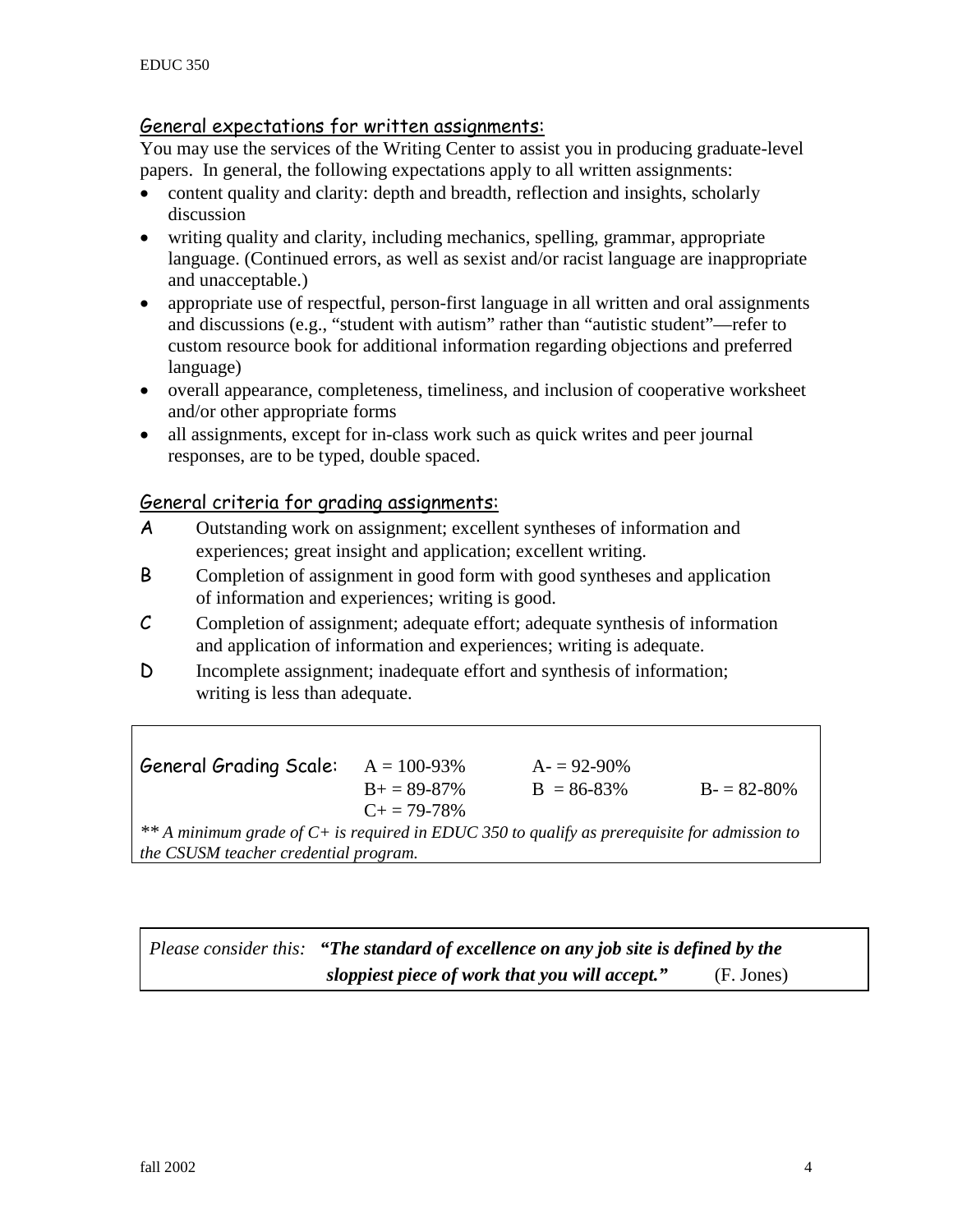| <b><i>QUICK SUMMARY:</i></b> COURSE REQUIREMENTS and EVALUATIONS |                                                              |
|------------------------------------------------------------------|--------------------------------------------------------------|
| 5%                                                               | mini presentation: people, concepts, events, court cases     |
| 15%                                                              | contemporary issue: inquiry and debate book presentation     |
| 15%                                                              | school law and diversity                                     |
| 15%                                                              | book presentation                                            |
| 15%                                                              | initial philosophy of teaching statement                     |
| 15%                                                              | field experience/reflections                                 |
| 20%                                                              | participation, in-class activities, attendance, quick writes |

ASSIGNMENTS and ASSESSMENTS FOR EDUC 350 (refer to custom-printed course materials for specific assignment details and expectations, and sample forms). Students are responsible for all assignments. Dates for presentations and written assignments appear on the tentative course calendar in the course materials. Absences do not affect due dates. Additionally, keep personal copies of all work written outside class.

Readings.Textbook and supplemental readings provide the foundation for class discussions, participation, and assignments. Additional readings that relate to class content also may be assigned. EDUC 350 is organized by topic. Pace yourself with your readings and come to class with the readings for the topic completed.

**Minimum 45 hours supervised fieldwork** (15%), log due  $12/6/02$ . During the course, students participate in forty-five (45) hours of supervised fieldwork assignments in a variety of public school classroom settings. Approximately half of your time should be spent in one teacher's classroom, and the remainder of the time should be distributed among other classrooms. A recommendation, usually from the classroom teacher where most of the fieldwork is completed, as well as a Field Experience Form/log with documented hours and teacher verification, are requirements for admission to the

CSUSM Teacher Credential programs. Also, a minimum grade of  $C^+$  in the course is required.

*Suggestion:* Because the College of Education requires documentation forms for program application, make an appropriate number of copies of your field experience record so this documentation is available to all interested parties.

Mini-chat presentation (5%), to begin 11/15/02. This time-limited oral presentation activity gives students a brief opportunity to be the teacher and to practice basic public speaking skills while in that role. For these presentations *(limited to 3-5 minutes),* students will identify, define, or explain persons, concepts, events, court cases, and terms of consequence that affect education and schooling.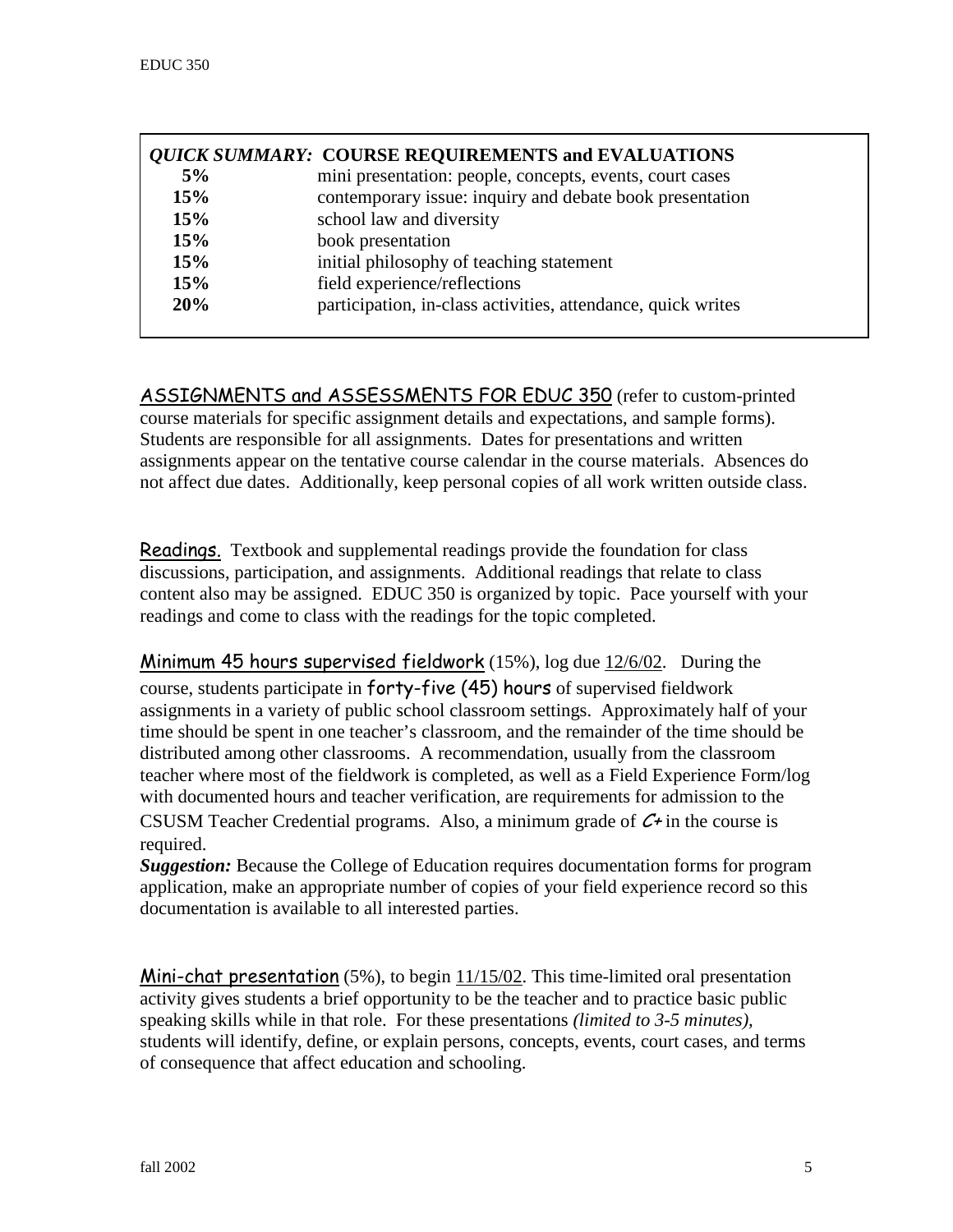Contemporary issue: inquiry/debate (15%), due 11/22/02. After referring to *Phi Delta Kappan's* Gallup Poll, groups of 3 or 4 members will investigate an issue or problem that presently affects education. (Students are encouraged to gather current newspaper articles or editorials related to the issue/concern). *Idea:* The inquiry should begin with specific focus questions generated by the group in response to the Gallup Poll. Students will present their information in the form of a debate. On the day of the presentations, half of the group will be assigned either the "pro" or "con" orientation. During brief class time students are to (a) develop their pro or con stance, (b) decide on major points to cover, (c) anticipate major points and arguments by members of the opposing team, and (d) develop introductory and concluding statements. Completed *cooperative worksheet(s)* must be submitted for this activity.

School Law and Diversity: (15%), posted by  $11/30/02$  on course discussion board. After investigating numerous court cases and laws that affect schools and schooling, students will summarize briefly in writing five laws or court cases that they perceive to be the most important. At least one of the five must relate to special education law.

Book presentation/paper (15%), due 12/6/02. Refer to course materials for annotated book list.

 *Re presentation:* Groups of 3-5 members will *show* the selected book through a skit, collage, poster presentation, or some other creative method (15-20 minutes).

 *Re written report*: Groups will submit to the instructor a short, collaboratively written report that briefly summarizes the book, connects its message to education today, and includes succinct critiques by every group member. Additionally, *cooperative worksheet(s)* must be submitted with the written report. If members concur, one completed collaborative worksheet with every member's signature indicating this consensus will suffice; otherwise, individually completed worksheets must be submitted when the presentation and written paper. Refer to course materials for details and expectations regarding this assignment.

**Initial philosophy of teaching statement:** (15%). Drafts are to be posted on the course discussion board by 11/30 for peer comments. "Final" philosophy statement is due 12/7/02. Given their view of the social context of schooling for  $21<sup>st</sup>$  century inclusive, multicultural society, students will prepare an essay that articulates their personal philosophy of teaching. For EDUC 350, the philosophy statement will be written and reviewed over a period of time, and will be read by peers as well as the instructor. This philosophy will be a dynamic statement that is likely to change with student experiences.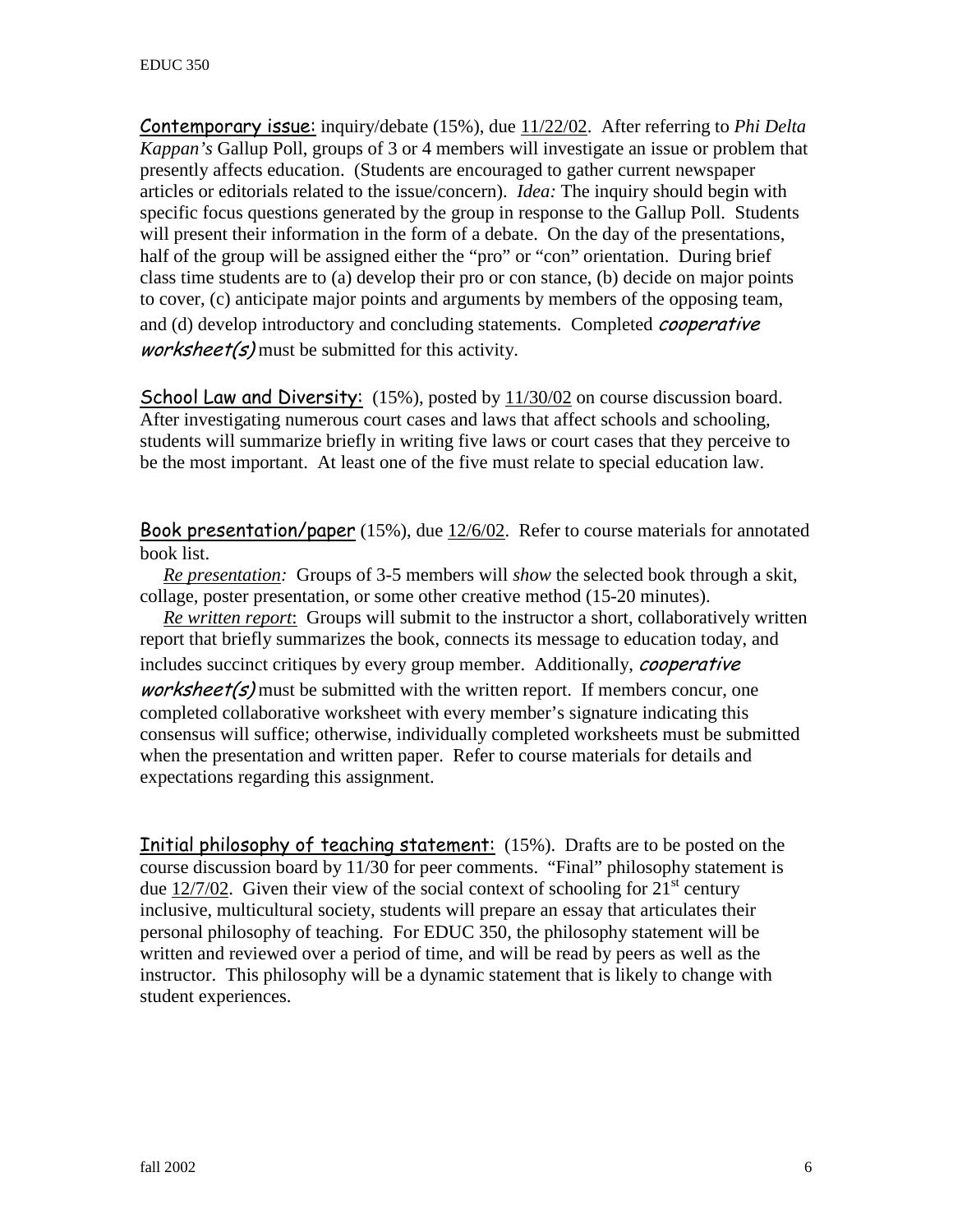## OTHER ACTIVITIES

Readings comments. By the indicated dates, students will post their comments (not summaries) regarding the chapter readings on the course discussion board on WebCT. Additionally, students will read and respond to comments posted by at least two other classmates.

Quick writes. Quick writes are in-class, time-limited reflective writings to a specific topic. They may be used to focus attention to the assigned readings, to direct reflective/ reactive thinking, and to provide individual writing samples of students applying to the CSUSM teacher education program. Students will write to several unannounced prompts during the term.

F.A.T. City: Students will view sections of the video *F.A.T. City*, and engage in several activities that will deepen their understanding of the challenges of having a learning disability and the potential impact of a disability on a person's schooling and life.

Credo: After reading an assigned chapter in *Creating an inclusive school* and watching the short video *Credo for support*, students will discuss the sections of the video and the verses of the written text.

Movie: Sometime during the semester, but prior to 12/6/02, students are to view a movie (refer to course *Resource* book for title options), giving close attention to the culture of the school and the representation of the teacher(s).